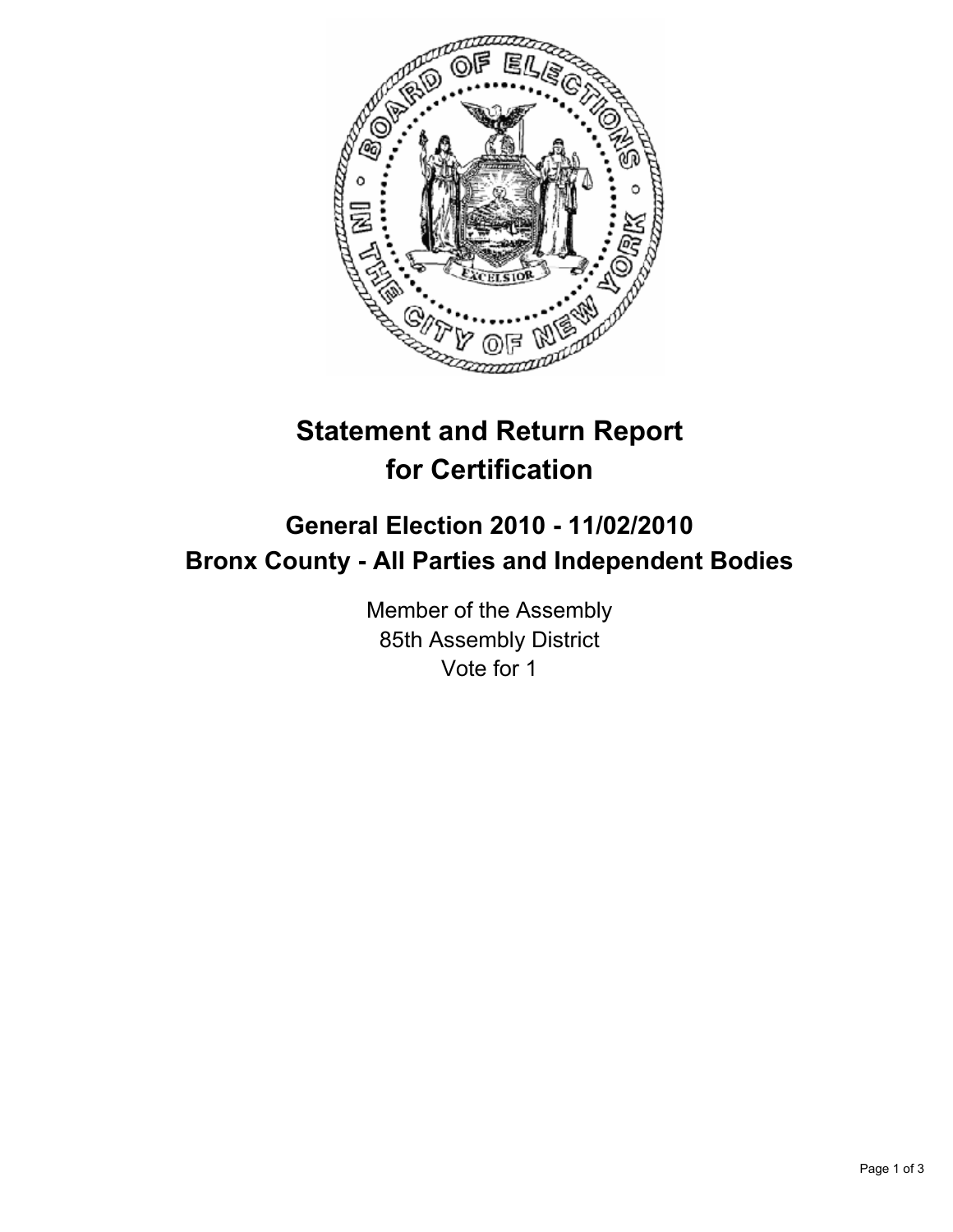

## **Assembly District 85**

| <b>PUBLIC COUNTER</b>              | 13,355 |
|------------------------------------|--------|
| <b>EMERGENCY</b>                   | 0      |
| ABSENTEE/MILITARY                  | 137    |
| AFFIDAVIT                          | 308    |
| <b>Total Ballots</b>               | 13,820 |
| MARCOS A CRESPO (DEMOCRATIC)       | 11,213 |
| LEOPOLD L PAUL (REPUBLICAN)        | 438    |
| ARTURO SANTIAGO JR. (CONSERVATIVE) | 305    |
| DANIEL ZUGER (WRITE-IN)            | 1      |
| MIKE BENEDETTO (WRITE-IN)          | 1      |
| NO NAME (WRITE-IN)                 | 1      |
| SAMUEL AYENDE (WRITE-IN)           | 1      |
| <b>Total Votes</b>                 | 11,960 |
| Unrecorded                         | 1.860  |